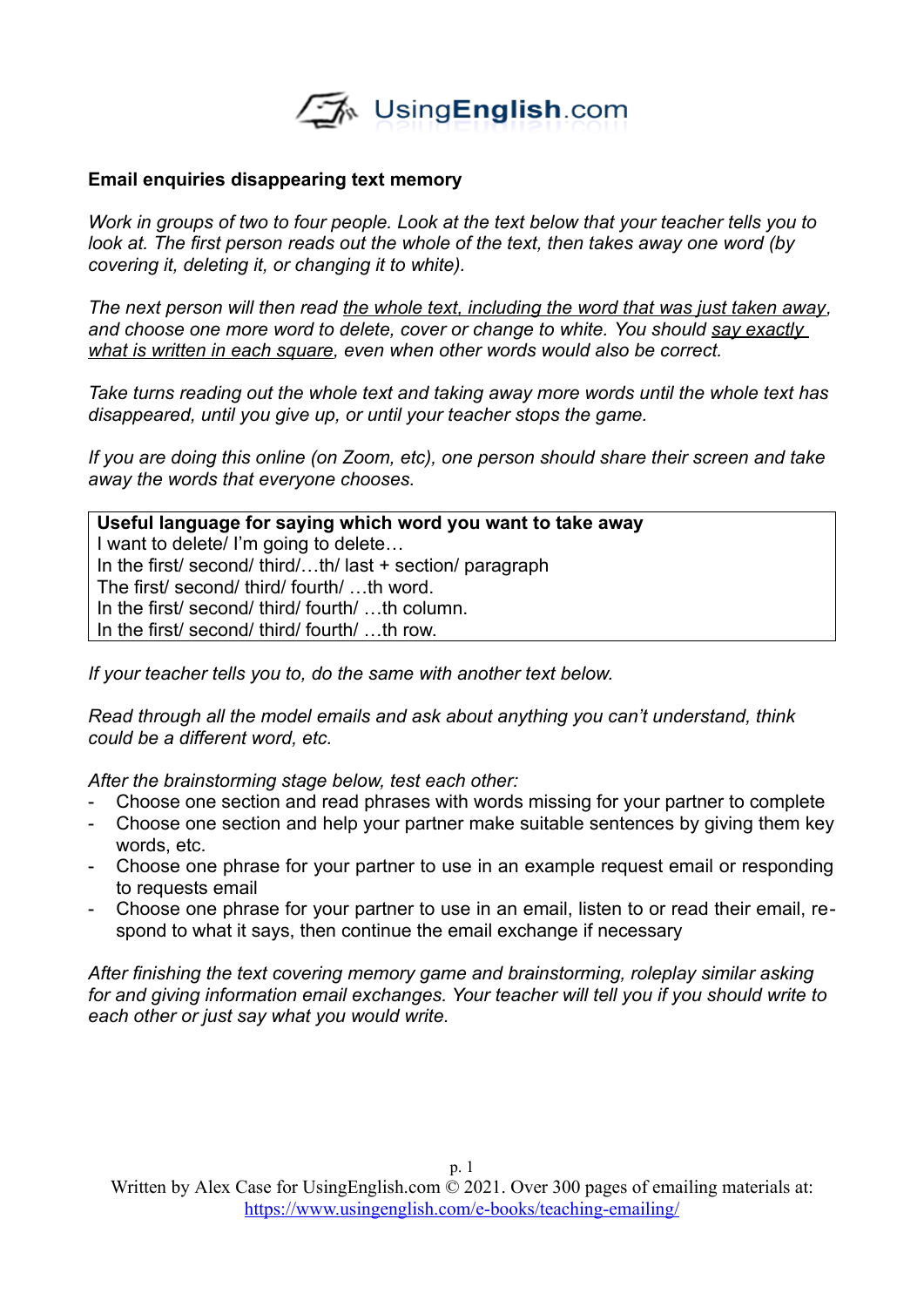### **Email 1 – Formal enquiry**

| Dear | $\mathcal{L}$<br>ווט | or | $\sim$<br>iviauai II, | --------------- |
|------|----------------------|----|-----------------------|-----------------|
|      |                      |    |                       |                 |

|           | am               | writing | tc    | vou        |
|-----------|------------------|---------|-------|------------|
| regarding | <b>Insurance</b> | tor     | small | companies. |

| First,    | ľd    | like      | to    | know       |
|-----------|-------|-----------|-------|------------|
| what      | size  | companies | you   | insure.    |
| We        | only  | have      | three | employees, |
| <b>SO</b> |       | wonder    | if    | such       |
| a         | small | company   | is    | covered.   |

| My       | second  | question | IS        | about     |
|----------|---------|----------|-----------|-----------|
| contract | length. |          | possible, | we        |
| would    | like    | a        | 15-year   | contract. |

| Lastly,  | we       | are        | interested | $\mathsf{I}$ |
|----------|----------|------------|------------|--------------|
| policies | covering | reputation | risk.      | Could        |
| you      | give     | me         | some       | information  |
| on       | prices   | for        | such       | policies?    |

|      | look       | forward | to          | hearing      |
|------|------------|---------|-------------|--------------|
| from | <b>VOU</b> | soon.   | ----------- | ------------ |

| . Cir<br>ncerelv<br>וור | yours, | Nex | 'nп.<br>odst | (Mr) |
|-------------------------|--------|-----|--------------|------|
|                         |        |     |              |      |

Written by Alex Case for UsingEnglish.com  $\stackrel{\leftarrow}{\odot}$  2021. Over 300 pages of emailing materials at: <https://www.usingenglish.com/e-books/teaching-emailing/>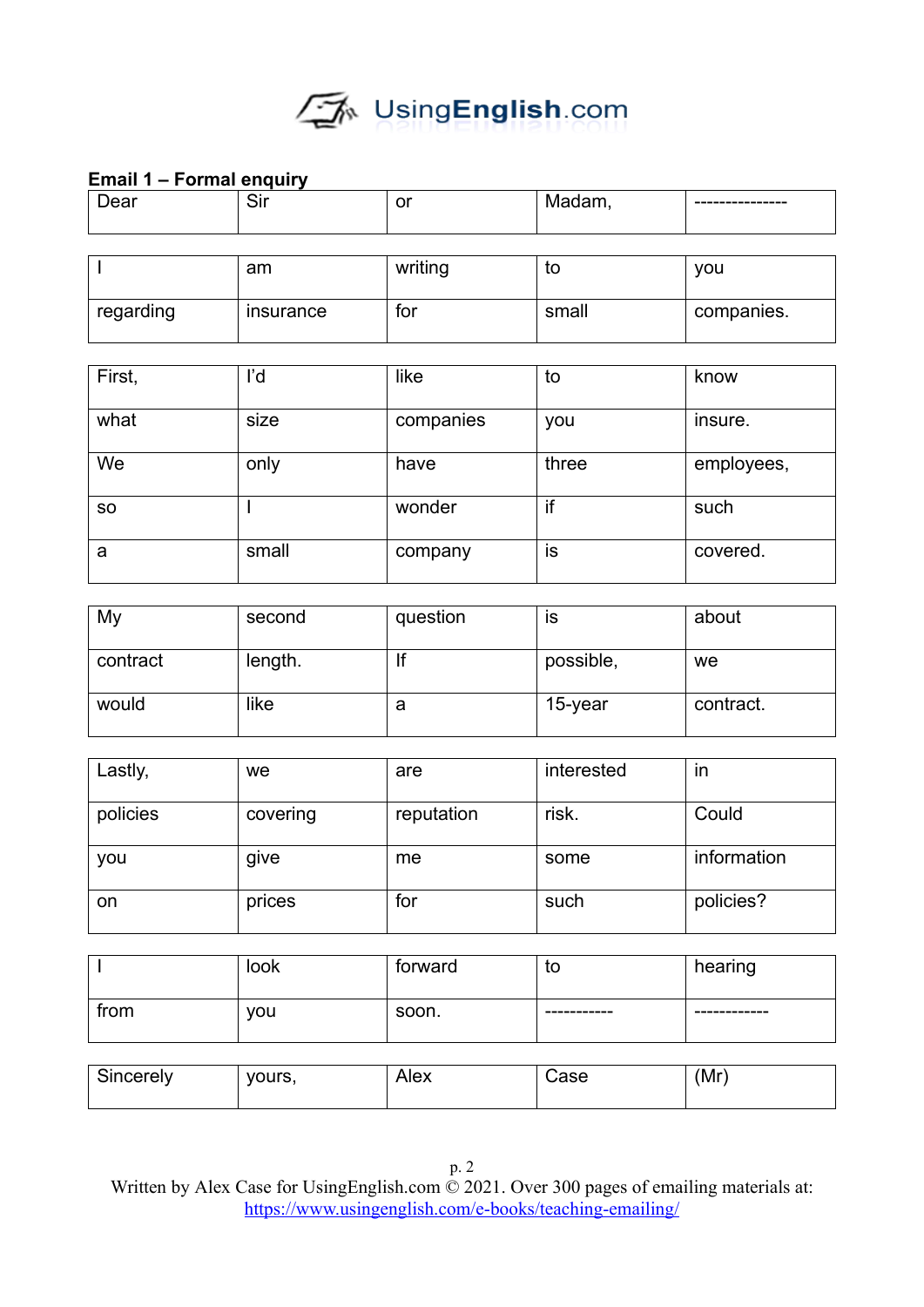# **Reference copy Email 1 – Formal enquiry**

| Dear | ווט | $\sim$ | ---<br> | ---------------- |
|------|-----|--------|---------|------------------|
|      |     |        |         |                  |

|           | am               | writing | to    | vou        |
|-----------|------------------|---------|-------|------------|
| regarding | <b>Insurance</b> | tor     | small | companies. |

| First,    | ľd    | like      | to    | know       |
|-----------|-------|-----------|-------|------------|
| what      | size  | companies | you   | insure.    |
| We        | only  | have      | three | employees, |
| <b>SO</b> |       | wonder    | if    | such       |
| a         | small | company   | is    | covered.   |

| My       | second  | question | IS        | about     |
|----------|---------|----------|-----------|-----------|
| contract | length. |          | possible, | we        |
| would    | like    | a        | 15-year   | contract. |

| Lastly,  | we       | are        | interested | $\mathsf{I}$ |
|----------|----------|------------|------------|--------------|
| policies | covering | reputation | risk.      | Could        |
| you      | give     | me         | some       | information  |
| on       | prices   | for        | such       | policies?    |

|      | look       | forward | to          | hearing      |
|------|------------|---------|-------------|--------------|
| from | <b>VOU</b> | soon.   | ----------- | ------------ |

| $\sim$<br>yours,<br>cerely | _<br>៶៲៴៱ | 15C | (Mr) |  |
|----------------------------|-----------|-----|------|--|
|----------------------------|-----------|-----|------|--|

p. 3

Written by Alex Case for UsingEnglish.com © 2021. Over 300 pages of emailing materials at: <https://www.usingenglish.com/e-books/teaching-emailing/>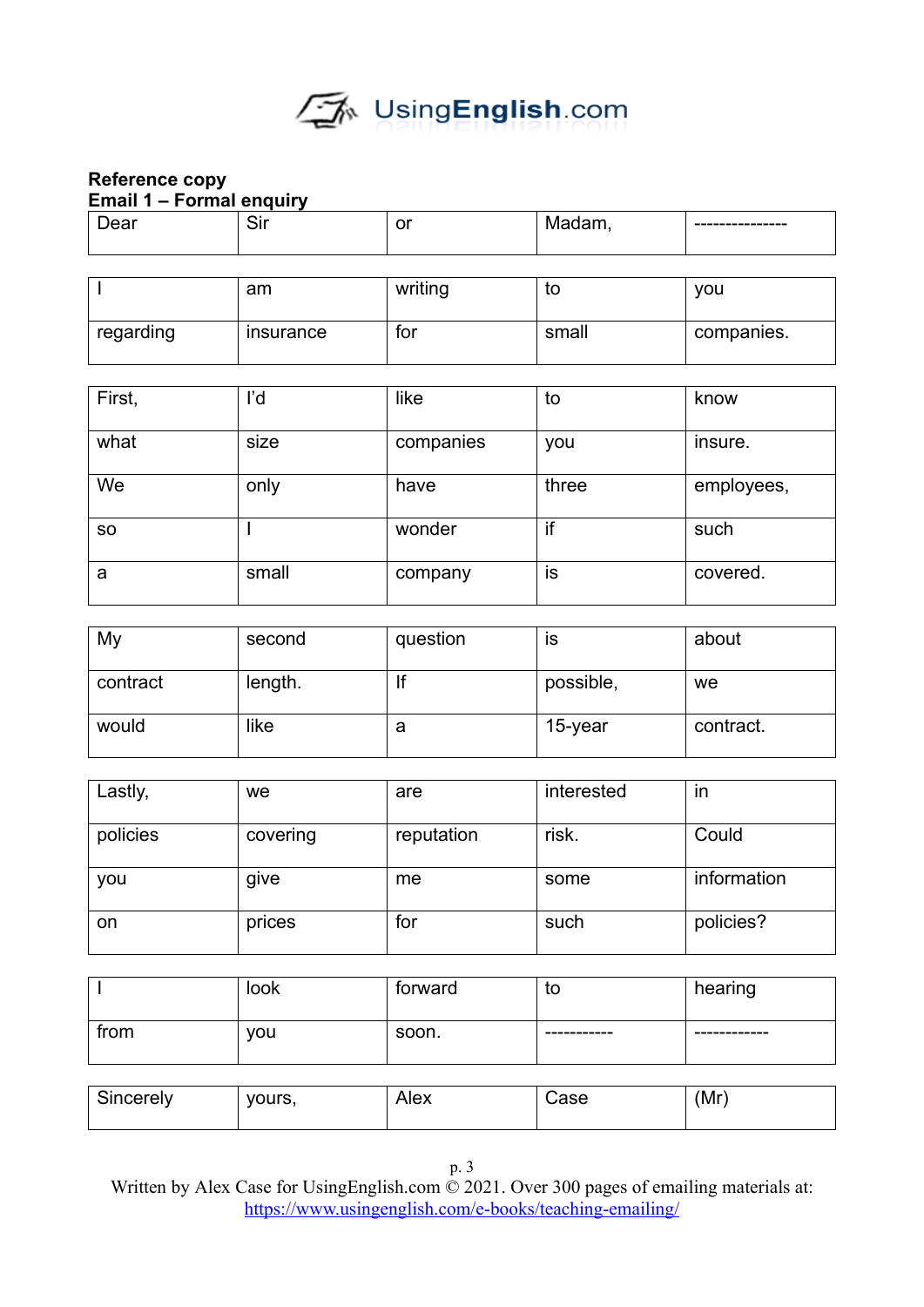### **Email 2 – Formal positive reply**

| Dear  | - -<br>Mr | Case, | ------------ | ------------- |
|-------|-----------|-------|--------------|---------------|
| Thank | you       | very  | much         | for           |

| your   | interest | ın | our     | products. |
|--------|----------|----|---------|-----------|
| Please | find     | mv | answers | below.    |

| In        | answer | to   | your    | first      |
|-----------|--------|------|---------|------------|
| question, | there  | IS   | no      | minimum    |
| size.     | We'd   | be   | very    | happy      |
| to        | offer  | your | company | insurance. |

| You     | also      | asked  | about   | contract |
|---------|-----------|--------|---------|----------|
| length. | ľm        | afraid | fifteen | years    |
| isn't   | possible, | but    | we'd    | be       |
| happy   | to        | offer  | you     | ten.     |

| Regarding | prices, | they're   | negotiable. |        |
|-----------|---------|-----------|-------------|--------|
| you       | let     | <b>us</b> | know        | your   |
| needs,    | we'll   | make      | а           | quote. |

| We      | are  | looking    | forward | τo          |
|---------|------|------------|---------|-------------|
| hearing | trom | <b>VOU</b> | soon.   | ----------- |

| - | ັ | שוי | ------------ |
|---|---|-----|--------------|
|   |   |     |              |

Written by Alex Case for UsingEnglish.com  $\stackrel{\leftarrow}{\odot}$  2021. Over 300 pages of emailing materials at: <https://www.usingenglish.com/e-books/teaching-emailing/>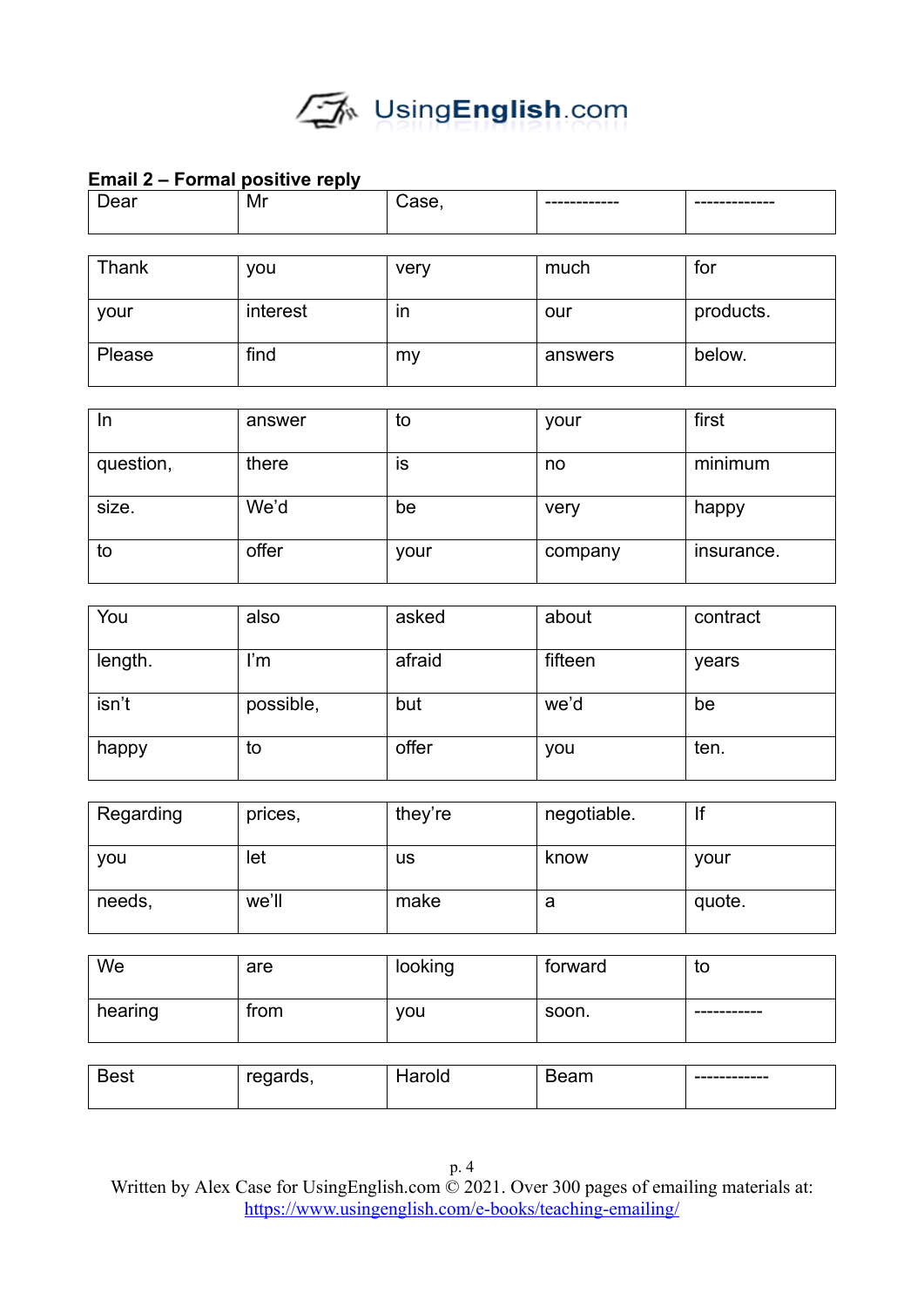# **Reference copy Email 2 – Formal positive reply**

| Dear   | Mr       | Case, |         |           |
|--------|----------|-------|---------|-----------|
|        |          |       |         |           |
| Thank  | you      | very  | much    | for       |
| your   | interest | in    | our     | products. |
| Please | find     | my    | answers | below.    |
|        |          |       |         |           |

| In        | answer | to   | your    | first      |
|-----------|--------|------|---------|------------|
| question, | there  | IS   | no      | minimum    |
| size.     | We'd   | be   | very    | happy      |
| to        | offer  | your | company | insurance. |

| You     | also      | asked  | about   | contract |
|---------|-----------|--------|---------|----------|
| length. | ľm        | afraid | fifteen | years    |
| isn't   | possible, | but    | we'd    | be       |
| happy   | to        | offer  | you     | ten.     |

| Regarding | prices, | they're | negotiable. | н      |
|-----------|---------|---------|-------------|--------|
| you       | let     | us      | know        | your   |
| needs,    | we'll   | make    | а           | quote. |

| We      | are  | looking | forward | to          |
|---------|------|---------|---------|-------------|
| hearing | from | you     | soon.   | ----------- |

| ົ<br>$\overline{\phantom{0}}$ | . . | ------------- |
|-------------------------------|-----|---------------|
|                               |     |               |

p. 5

Written by Alex Case for UsingEnglish.com  $\dot{\odot}$  2021. Over 300 pages of emailing materials at: <https://www.usingenglish.com/e-books/teaching-emailing/>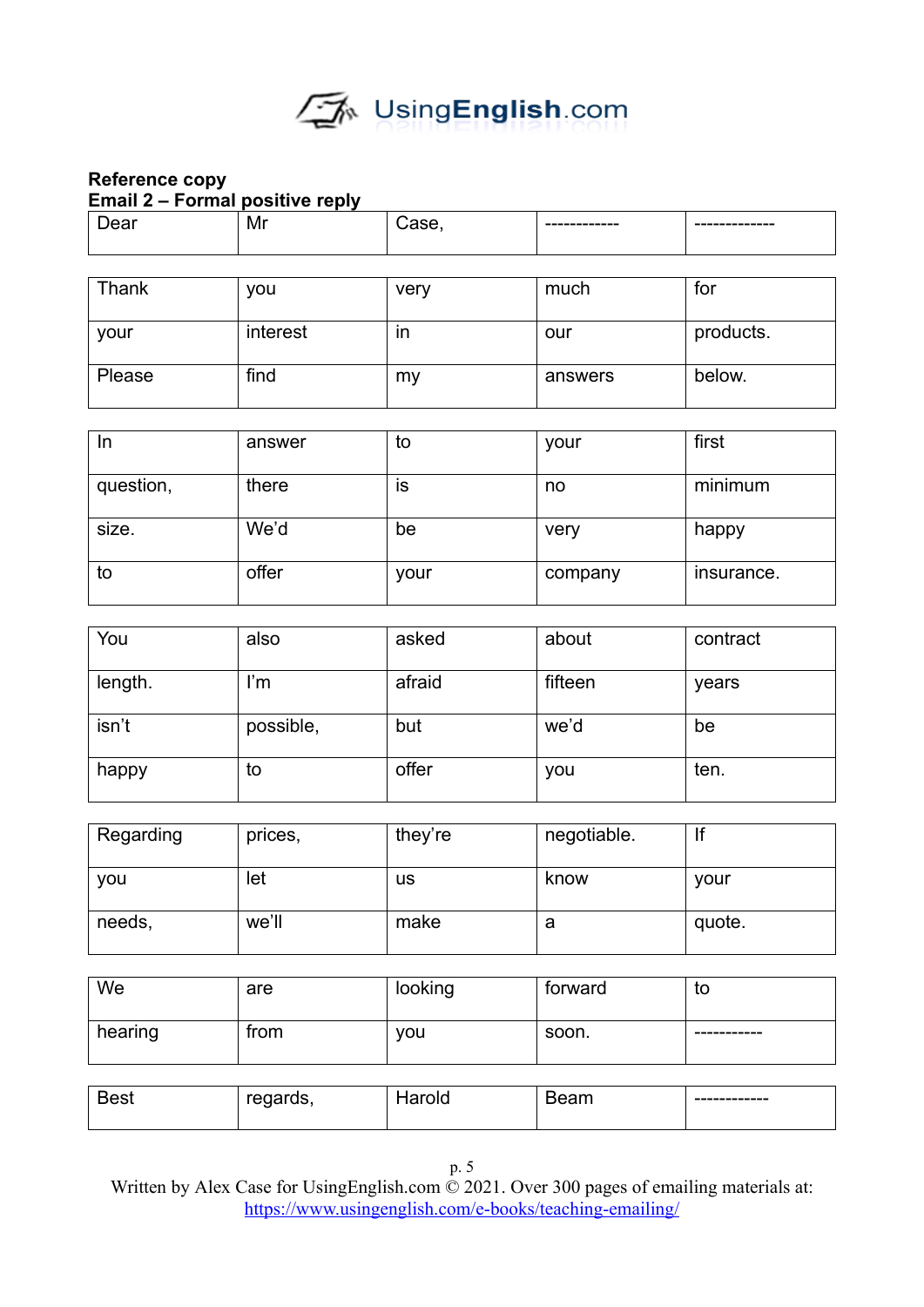

### **Email 3 – Informal request**

| Hi  | Gordon, |     |        |       |
|-----|---------|-----|--------|-------|
| How | are     | you | doing? | Hope  |
| you | had     | а   | good   | trip. |

| I'm      | writing     | about | reorganisation | of       |
|----------|-------------|-------|----------------|----------|
| the      | department. | Could | you            | possibly |
| have     | a           | look  | at             | the      |
| attached | plan        | and   | see            | if       |
| I'm      | on          | the   | right          | track?   |

| $\sim$<br>≧anks.<br>____ | All | <u>ີ່</u> h∆<br><b>UIC</b> | hest | 've |
|--------------------------|-----|----------------------------|------|-----|
|--------------------------|-----|----------------------------|------|-----|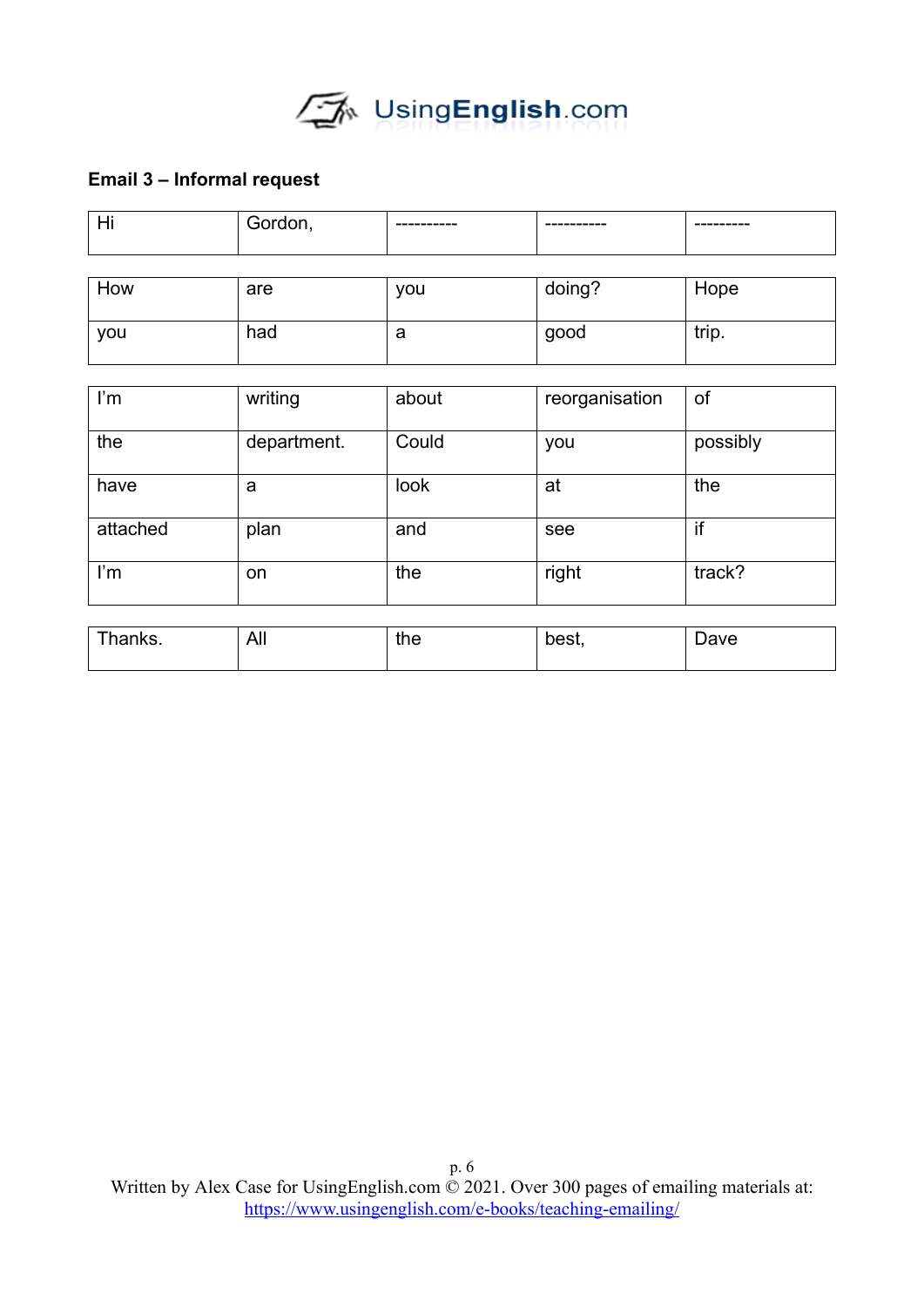

#### **Reference copy Email 3 – Informal request**

| Hi       | Gordon,     |       |                |          |
|----------|-------------|-------|----------------|----------|
|          |             |       |                |          |
| How      | are         | you   | doing?         | Hope     |
| you      | had         | a     | good           | trip.    |
|          |             |       |                |          |
| I'm      | writing     | about | reorganisation | of       |
| the      | department. | Could | you            | possibly |
| have     | a           | look  | at             | the      |
| attached | plan        | and   | see            | if       |
| I'm      | on          | the   | right          | track.   |
|          |             |       |                |          |
| Thanks.  | All         | the   | best,          | Dave     |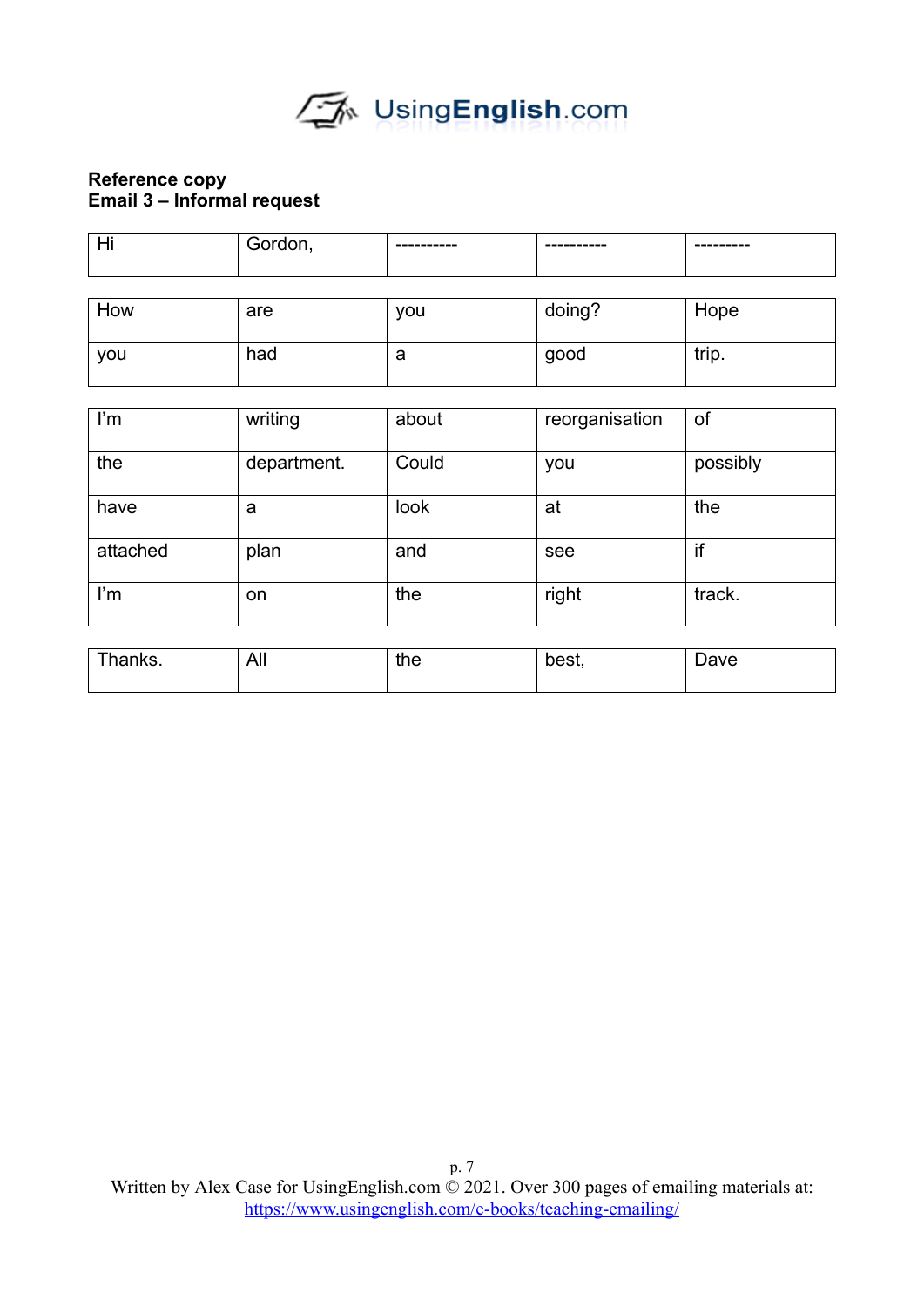### **Email 4 – Informal negative reply**

| Hi      | Dave, | Really  | nice                   | τo   |
|---------|-------|---------|------------------------|------|
| hear    | trom  | vou.    | Congratulations $ $ on |      |
| getting | the   | project | leader                 | job. |

| Really  | sorry     | but  | I'm      | flying    |
|---------|-----------|------|----------|-----------|
| to      | Hawaii    | for  | my       | honeymoon |
| tonight | <b>SO</b> |      | won't    | have      |
| time    | to        | look | at       | it.       |
| If      | you       | send | it       | to        |
| Sally,  | she       | can  | probably | help.     |

| Sorry | about | that.    | Good  | luck    |
|-------|-------|----------|-------|---------|
| with  | the   | project. | Best, | Gordon. |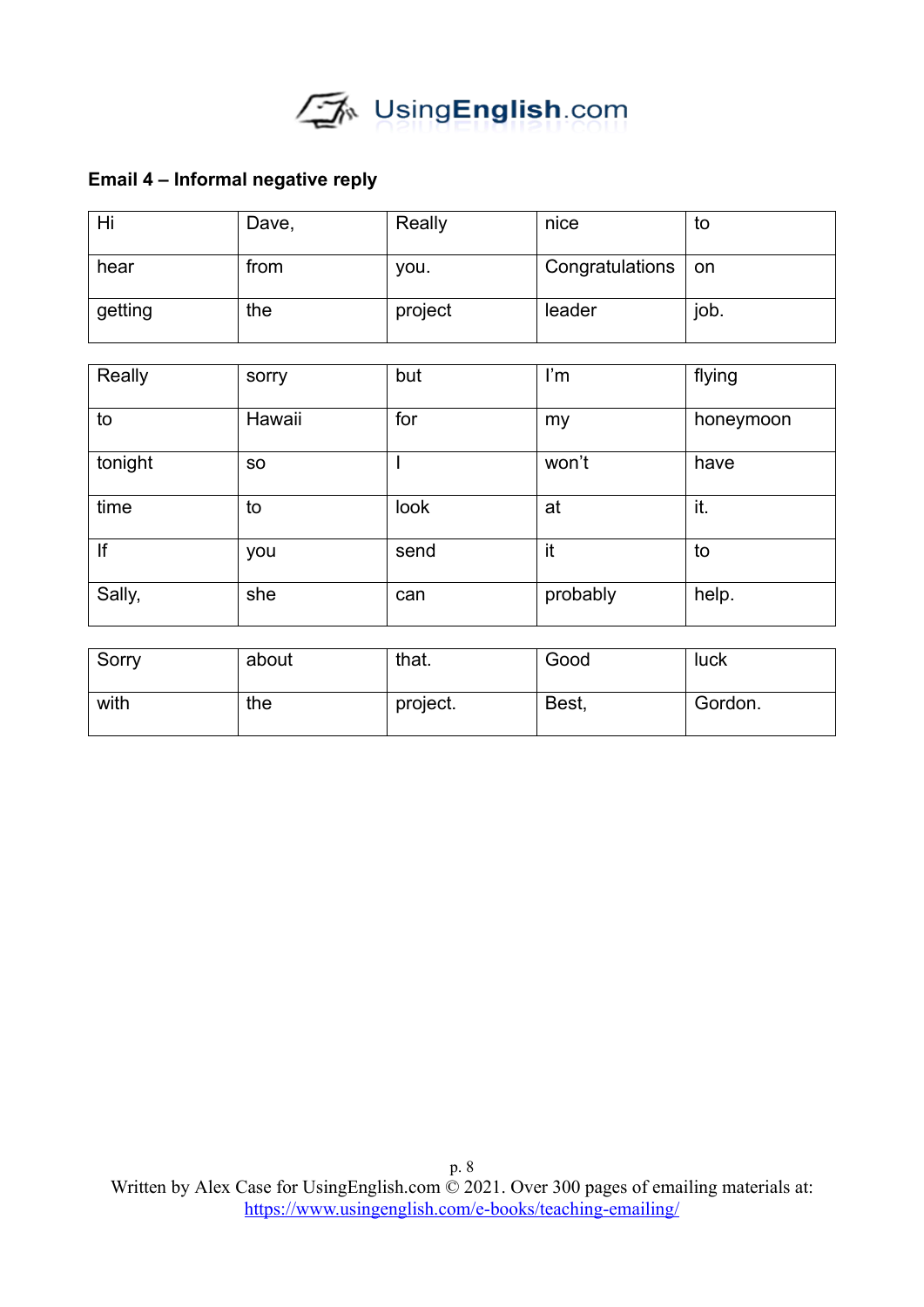

#### **Reference copy Email 4 – Informal negative reply**

| Hi      | Dave, | Really  | nice            | τo   |
|---------|-------|---------|-----------------|------|
| hear    | from  | you.    | Congratulations | on   |
| getting | the   | project | leader          | job. |

| Really  | sorry     | but  | $\mathsf{I}'\mathsf{m}$ | flying    |
|---------|-----------|------|-------------------------|-----------|
| to      | Hawaii    | for  | my                      | honeymoon |
| tonight | <b>SO</b> |      | won't                   | have      |
| time    | to        | look | at                      | it.       |
| If      | you       | send | it                      | to        |
| Sally,  | she       | can  | probably                | help.     |

| Sorry | about | that.    | Good  | luck    |
|-------|-------|----------|-------|---------|
| with  | the   | project. | Best, | Gordon. |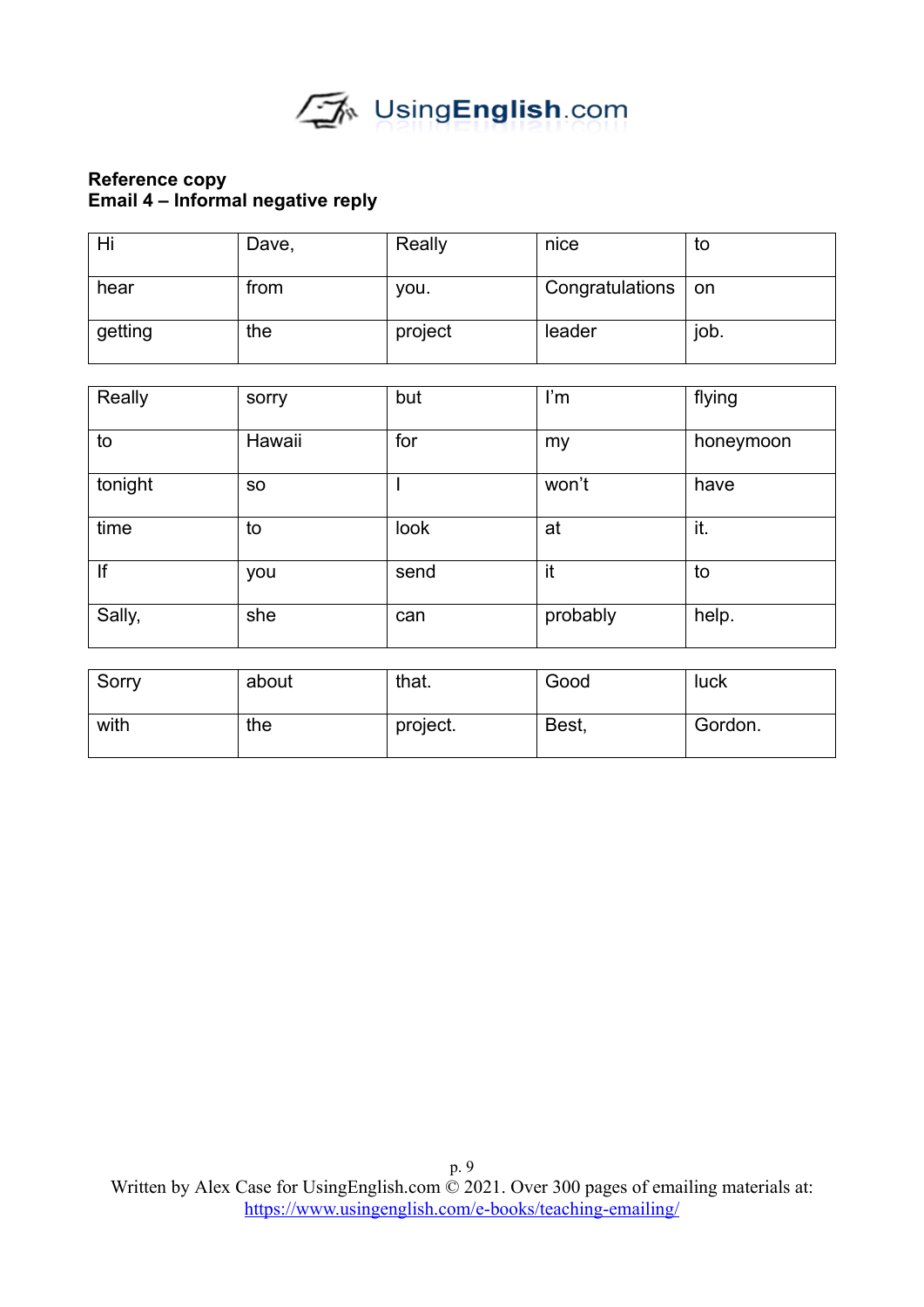

**Brainstorming stage** *Write as many suitable phrases as you can in each gap below, look above for ideas, then brainstorm more.*  **Starting emails Email opening greetings**

**Email opening lines**

**Body of emails Enquiries**

**Responses to enquiries**

**Ending emails Email closing lines**

**Email closing greetings**

**Different ways of writing your name at the end of an email**

p. 10 Written by Alex Case for UsingEnglish.com © 2021. Over 300 pages of emailing materials at: <https://www.usingenglish.com/e-books/teaching-emailing/>